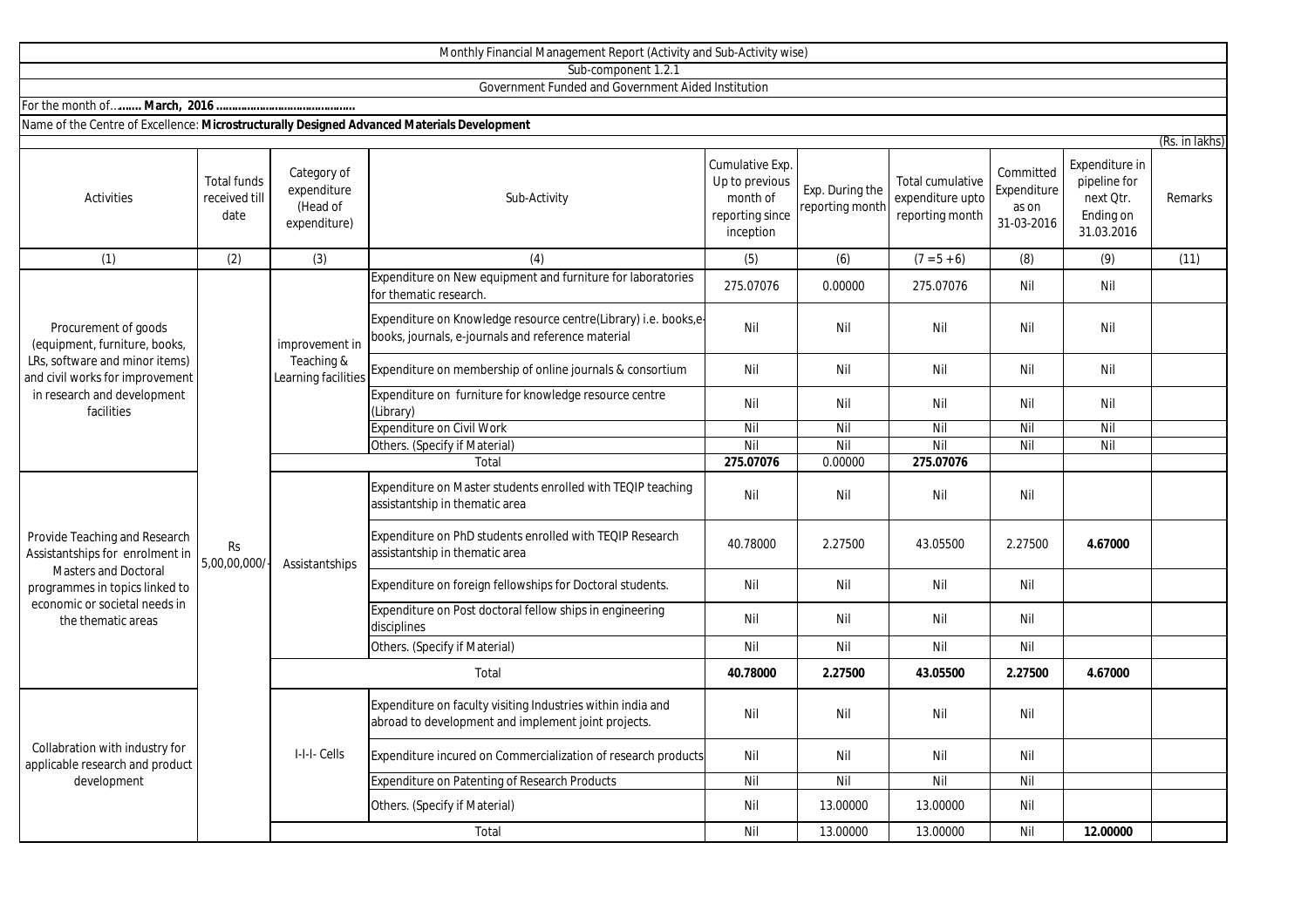| Activities                                                                                                                                                 | <b>Total funds</b><br>received till<br>date | Category of<br>expenditure<br>(Head of<br>expenditure) | Sub-Activity                                                                                                                                   | Cumulative Exp.<br>Up to previous<br>month of<br>reporting since<br>inception | Exp. During the<br>reporting month | Total cumulative<br>expenditure upto<br>reporting month | Committed<br>Expenditure<br>as on<br>31-03-2016 | Expenditure in<br>pipeline for<br>next Otr.<br>Ending on<br>31.03.2016 | Remarks |
|------------------------------------------------------------------------------------------------------------------------------------------------------------|---------------------------------------------|--------------------------------------------------------|------------------------------------------------------------------------------------------------------------------------------------------------|-------------------------------------------------------------------------------|------------------------------------|---------------------------------------------------------|-------------------------------------------------|------------------------------------------------------------------------|---------|
| National / International<br>collabration for Research and<br>Development activities with<br>$\mathsf{R}$<br>Academic Institutions and<br>& D organisations |                                             | <b>R&amp;D</b>                                         | Expenditure on Securing sponsored projects and Consultancy<br>assignments                                                                      | Nil                                                                           | Nil                                | Nil                                                     | Nil                                             |                                                                        |         |
|                                                                                                                                                            |                                             |                                                        | Expenditure on Publication of research papers in peer reviewed<br>journals                                                                     | 0.08092                                                                       | $\mathbf 0$                        | 0.08092                                                 | Nil                                             |                                                                        |         |
|                                                                                                                                                            |                                             |                                                        | Expenditure incured on Commercialization of research products                                                                                  | Nil                                                                           | Nil                                | Nil                                                     | Nil                                             |                                                                        |         |
|                                                                                                                                                            |                                             |                                                        | <b>Expenditure on Patenting of Research Products</b>                                                                                           | 1.41050                                                                       | 0.00000                            | 1.41050                                                 | Nil                                             |                                                                        |         |
|                                                                                                                                                            |                                             |                                                        | Expenditure on amount paid to Consultant for participation in<br>Research & Development and for delivering expert lectures                     | Nil                                                                           | Nil                                | Nil                                                     | Nil                                             |                                                                        |         |
|                                                                                                                                                            |                                             |                                                        | Expenditure on faculty visiting Industries within india and<br>abroad to development and implement joint projects.                             | Nil                                                                           | Nil                                | Nil                                                     | Nil                                             |                                                                        |         |
|                                                                                                                                                            |                                             |                                                        | Expenditure on characterization of sample of R & D projects                                                                                    | Nil                                                                           | Nil                                | Nil                                                     | Nil                                             |                                                                        |         |
|                                                                                                                                                            |                                             |                                                        | Expenditure on Presentation of paper in International Seminar,<br>Conference etc. by Doctoral students                                         | 15.81031                                                                      | 0.00000                            | 15.81031                                                | Nil                                             |                                                                        |         |
|                                                                                                                                                            |                                             |                                                        | Others. (Specify if Material)                                                                                                                  | 24.20659                                                                      | $\mathbf 0$                        | 24.20659                                                | Nil                                             |                                                                        |         |
|                                                                                                                                                            |                                             |                                                        | Total                                                                                                                                          | 41.50832                                                                      | 0.00000                            | 41.50832                                                | <b>Nil</b>                                      | 8.49168                                                                |         |
| Enhancing research competence<br>of faculty and knowledge sharing<br>in thematic areas, both within<br>India and abroad                                    |                                             | <b>FSD</b>                                             | Expenditure on faculty training for enhancement of Research<br>competence in thematic areas                                                    | 3.58528                                                                       | $\mathbf 0$                        | 3.58528                                                 | Nil                                             |                                                                        |         |
|                                                                                                                                                            |                                             |                                                        | Expenditure incurred on Participation by faculty in seminars,<br>conferences, workshops and Continuing Education Programes<br>(CEPs) etc.      | 0.19965                                                                       | $\Omega$                           | 0.19965                                                 | Nil                                             |                                                                        |         |
|                                                                                                                                                            |                                             |                                                        | Expenditure on Organizing thematic area training programmes,<br>workshops, seminars, conferences and Continuing Education<br>Programmes (CEPs) | Nil                                                                           | Nil                                | Nil                                                     | Nil                                             |                                                                        |         |
|                                                                                                                                                            |                                             |                                                        | Expenditure on staff development                                                                                                               | Nil                                                                           | Nil                                | Nil                                                     | Nil                                             |                                                                        |         |
|                                                                                                                                                            |                                             |                                                        | Expenditure on seed grant to researchers to venture into new<br>directions within the specified theme.                                         | Nil                                                                           | Nil                                | Nil                                                     | Nil                                             |                                                                        |         |
|                                                                                                                                                            |                                             |                                                        | Others. (Specify if Material)                                                                                                                  | Nil                                                                           | Nil                                | Nil                                                     | Nil                                             |                                                                        |         |
|                                                                                                                                                            |                                             | Total                                                  |                                                                                                                                                | 3.78493                                                                       | $\mathbf{0}$                       | 3.78493                                                 | <b>Nil</b>                                      | 46.21507                                                               |         |
| Incremental operating cost                                                                                                                                 |                                             | <b>IOC</b>                                             |                                                                                                                                                | 17.68871                                                                      | 0.96909                            | 18.65780                                                | 0.46000                                         | 30.88220                                                               |         |
| <b>GRAND TOTAL</b>                                                                                                                                         |                                             |                                                        | 378.83272                                                                                                                                      | 16.24409                                                                      | 395.07681                          | 2.73500                                                 | 102.25895                                       |                                                                        |         |